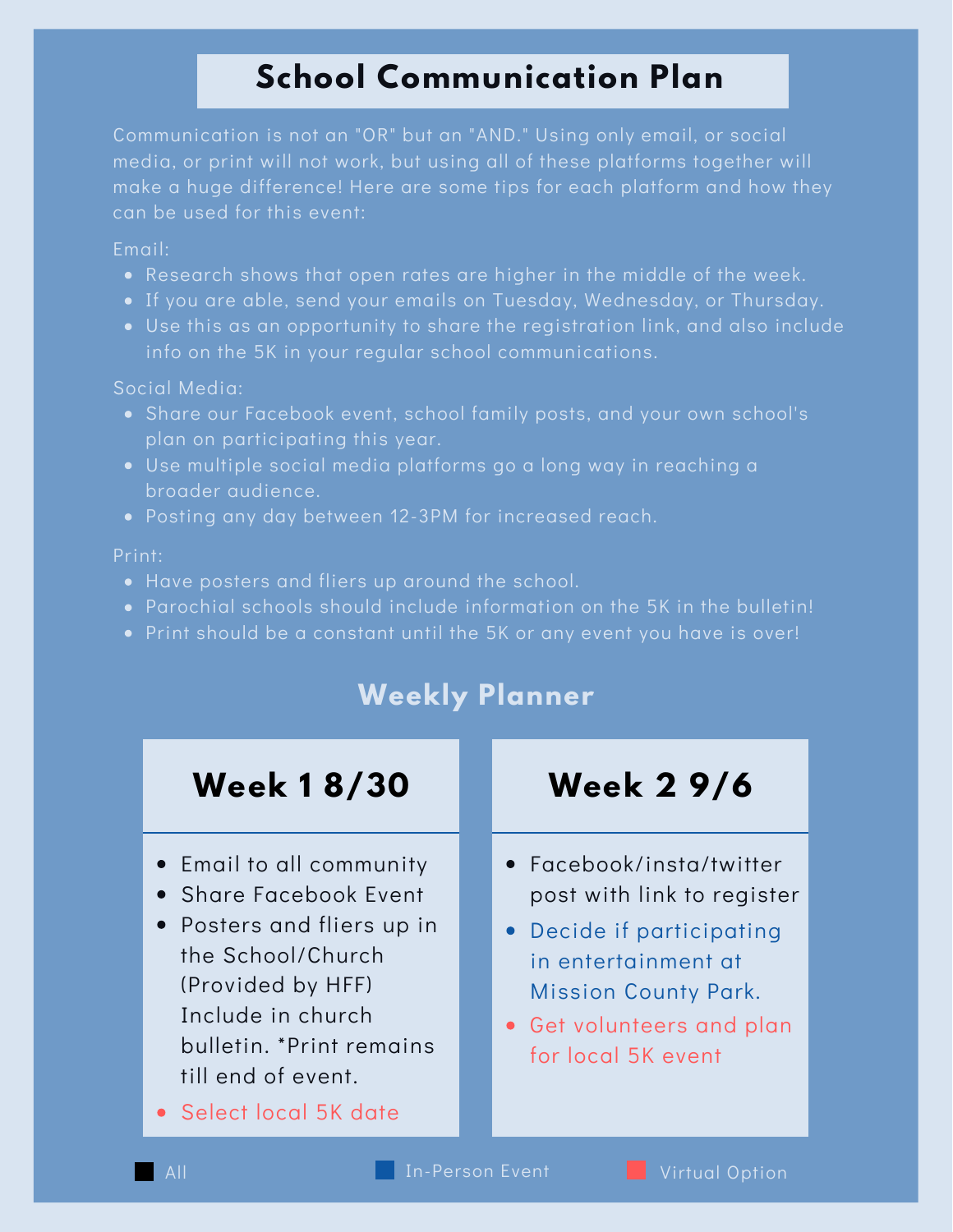# **School Communication Plan**

**Week 3 9/13 Week 4 9/20 Week 5 (9/27) Week 6 (10/4) Weekly Planner** Reminder Email to all of community to sign up to the 5K Liaison Meeting (9/28) Initial Email to Alumni to participate in person or virtually. Facebook/insta/twitter post Facebook/insta/twitter post Email Reminder to Alumni and out of town family to participate (Virtual 5K starts 10/10) • If participating in entertainment, alert team/group for practice • Select team to create Tik-Tok video Start working on Tik-Tok Video Put together team of volunteers for day of event. **All In-Person Event Virtual Option**